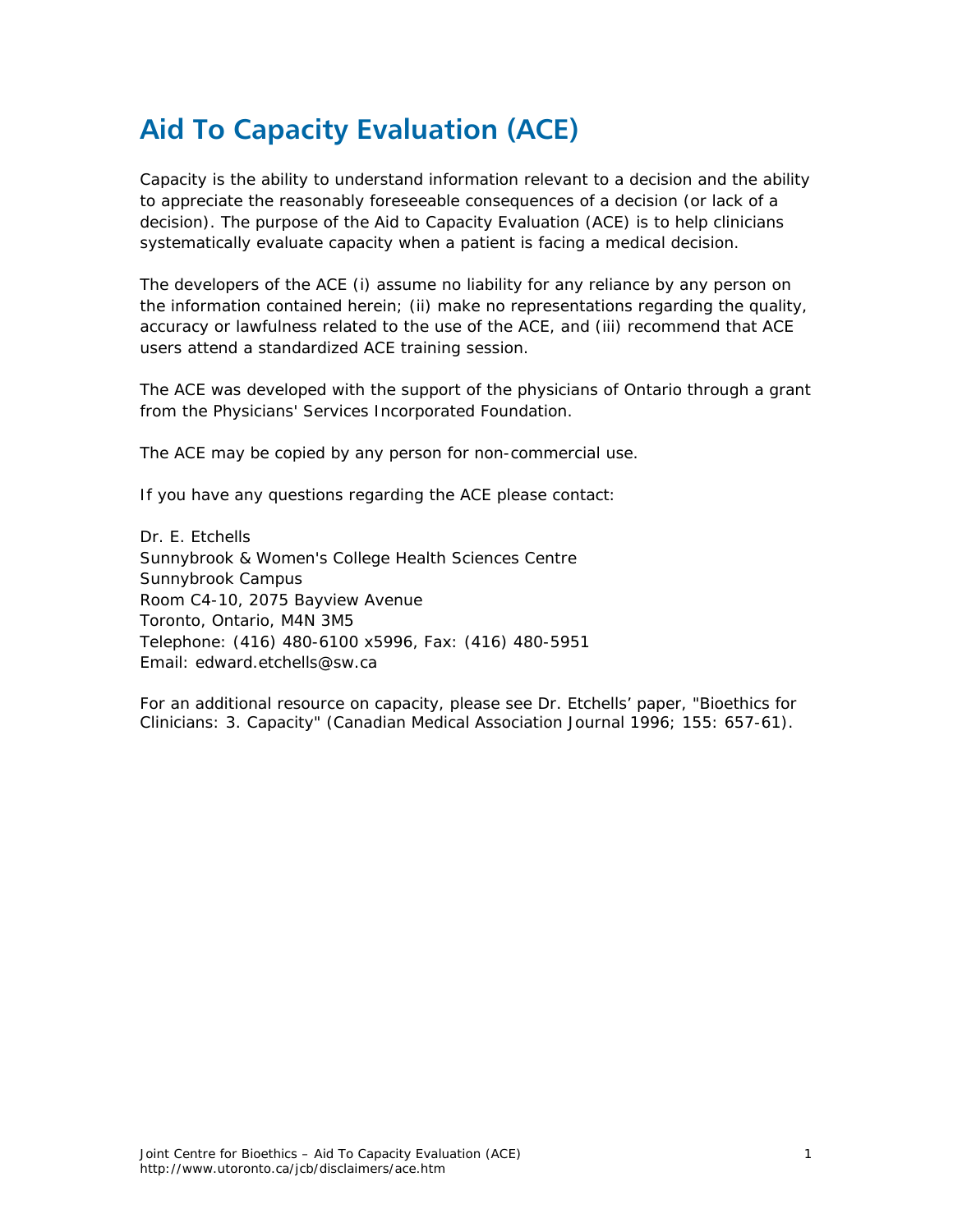# **Aid To Capacity Evaluation (ACE) – Administration**

### **INSTRUCTIONS FOR ADMINISTRATION**

1. Capacity is the ability to understand information relevant to a decision and the ability to appreciate the reasonably foreseeable consequences of a decision (or lack of a decision).\*

\*(This is the definition of capacity from 1996 legislation in Ontario, Canada. Although similar definitions exist across North America, we suggest that users check existing legislation, case law and professional policy statements in their own province or state).

2. The purpose of the ACE is to help clinicians systematically evaluate capacity when a patient is facing a medical decision.

3. Before assessing capacity, identify and address any barriers to communication (e.g. hearing impairment, visual impairment, language barrier, dysphasia, dysarthria). Other people may help a person communicate (e.g. by translating). These other people should not attempt to answer questions for the person being assessed.

4. While assessing capacity, the assessor must:

- Disclose information about the treatment, alternatives, the risks and side effects of treatment, and the consequences of not having treatment, that a reasonable person in the same circumstance would require in order to make a decision.
- Respond to any questions or requests for other information.

5. The process of disclosure may continue throughout the capacity of assessment. For example, if the person does not appreciate that they may be able to walk after a below the knee amputation, then re-disclose this information and reevaluate appreciation.

6. Use the patient's own words whenever possible (e.g. If the patient calls cancer a 'growth', then use the term 'growth' in your discussion).

7. Do not assess whether you agree or disagree with a person's decision. Assess the person's ability to understand and appreciate their decision.

#### **ACE SAMPLE QUESTIONS**

1. Medical Condition:

- What problems are you having right now?
- What problem is bothering you most?
- Why are you in the hospital?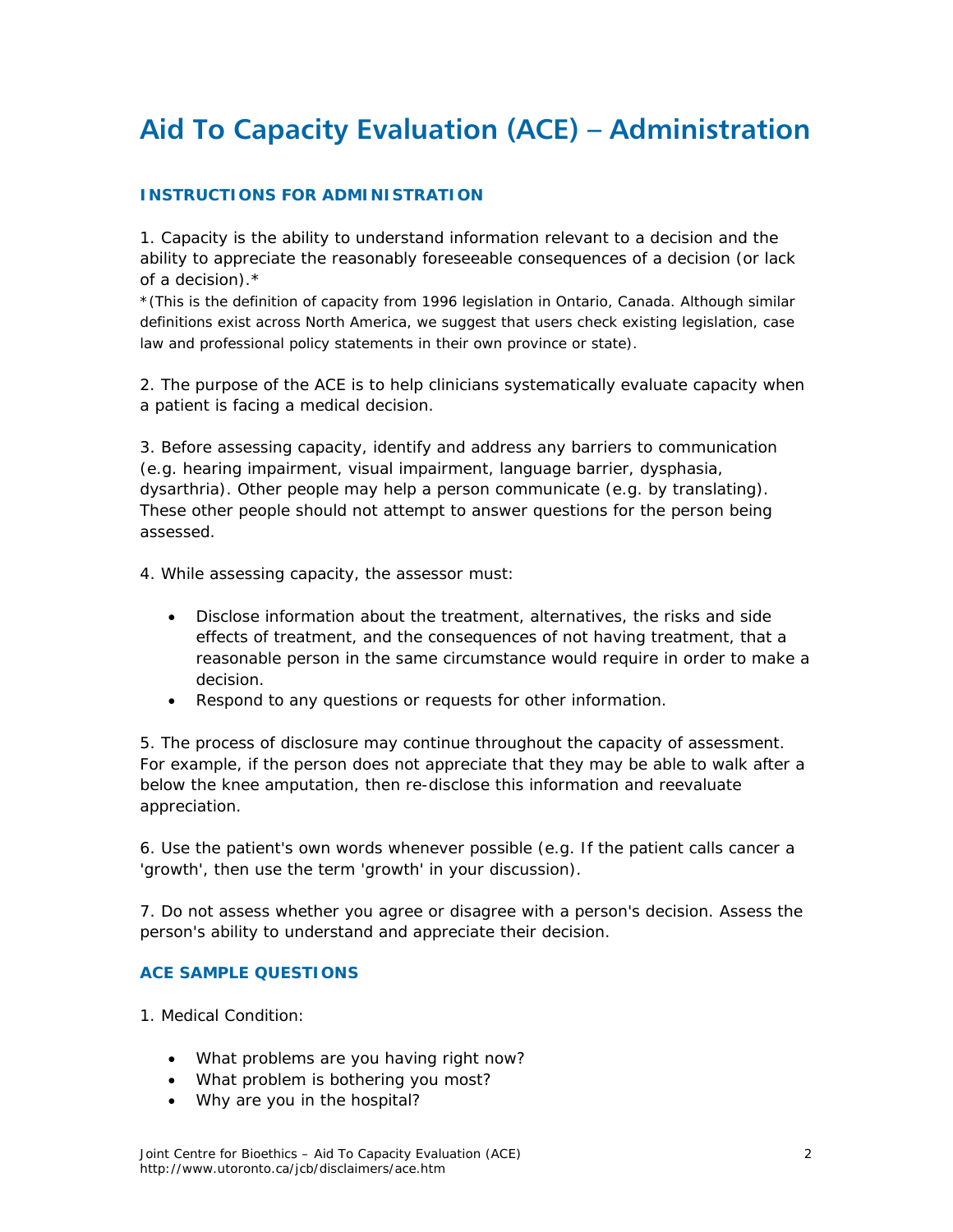- Do you have [name problem here]?
- 2. Proposed Treatment:
	- What is the treatment for [your problem]?
	- What else can we do to help you?
	- Can you have [proposed treatment]?
- 3. Alternatives:
	- Are there any other [treatments]?
	- What other options do you have?
	- Can you have [alternative treatment]?

4. Option of Refusing Proposed Treatment (including withholding or withdrawing proposed treatment):

- Can you refuse [proposed treatment]?
- Can we stop [proposed treatment]?

5. Consequences of Accepting Proposed Treatment:

- What could happen to you if you have [proposed treatment]?
- Can [proposed treatment] cause problems/side effects?
- Can [proposed treatment] help you live longer?
- 6. Consequences of Refusing Proposed Treatment:
	- What could happen to you if you don't have [proposed treatment]?
	- Could you get sicker/die if you don't have [proposed treatment]?
	- What could happen if you have [alternative treatment]? *(If alternatives are available)*

7a. The Person's Decision is Affected by Depression:

- Can you help me understand why you've decided to accept/refuse treatment?
- Do you feel that you're being punished?
- Do you think you're a bad person?
- Do you have any hope for the future?
- Do you deserve to be treated?

7b. The Person's Decision is Affected by Psychosis:

- Can you help me understand why you've decided to accept/refuse treatment?
- Do you think anyone is trying to hurt/harm you?
- Do you trust your doctor/nurse?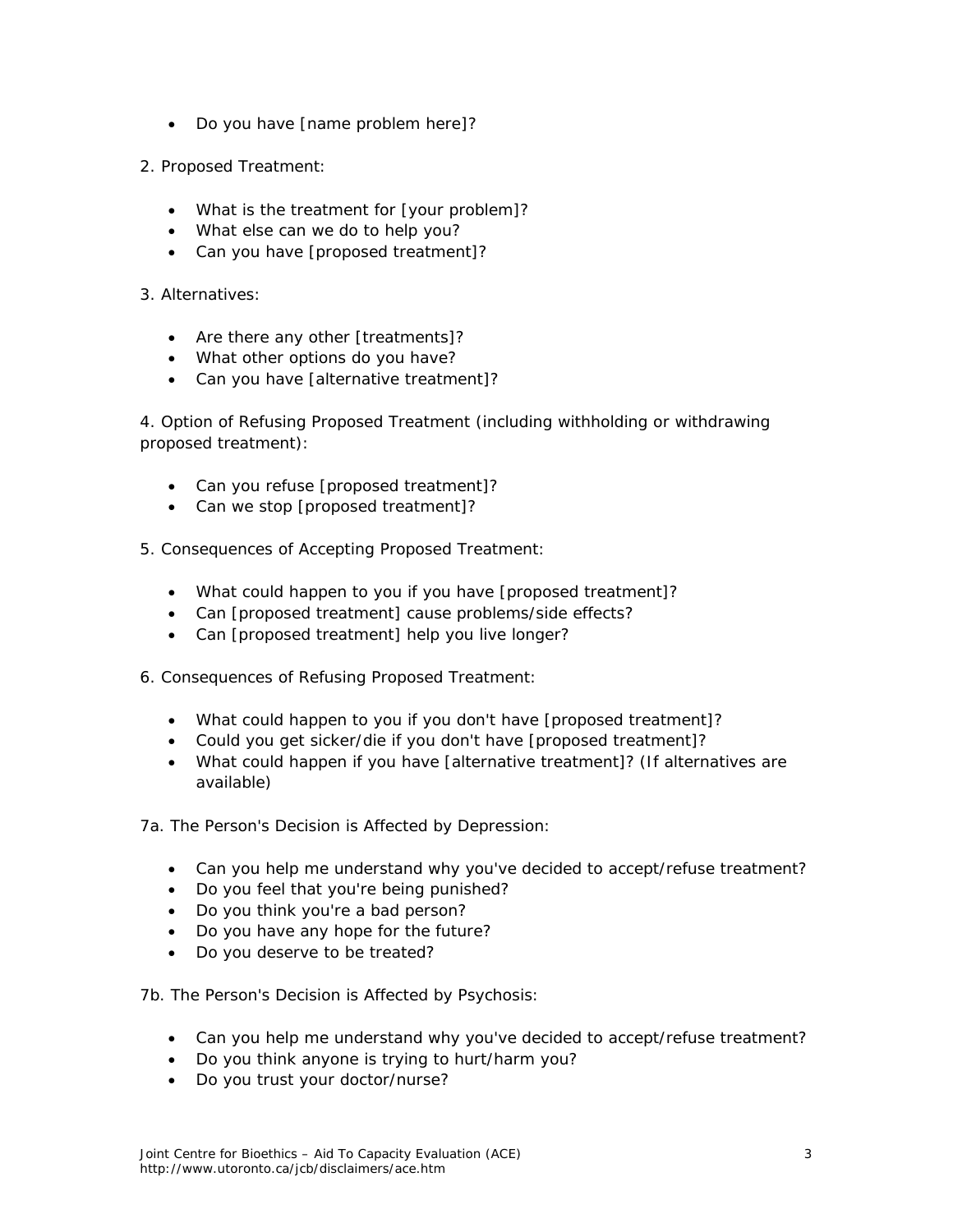#### **INSTRUCTIONS FOR SCORING**

1. Domains **1-4** evaluate whether the person understands their current medical problem, the proposed treatment and other options (including withholding or withdrawing treatment). Domains 5-6 evaluate whether the person appreciates the consequences of their decision. *(See sample questions above.)*

2. For domains **1-6**, if the person responds appropriately to open-ended questions, score YES. If they need repeated prompting by closed-ended questions, sore UNSURE. If they cannot respond appropriately despite repeated prompting, score NO.

3. For domain **7**, if the person appears depressed or psychotic, then decide if their decision is being affected by the depression or psychosis.

For domain **7a**, if the person appears depressed, determine if the decision is affected by depression. Look for the cognitive signs of depression such as hopelessness, worthlessness, guilt, and punishment. *(See sample questions above.)*

For domain **7b**, if the person may be psychotic, determine if the decision is affected by delusion/psychosis. *(See sample questions above.)*

4. Record observations which support your score in each domain, including exact responses of the patient.

5. Remember that people are presumed capable. Therefore, for your overall impression, if you are uncertain, then err on the side of calling a person capable.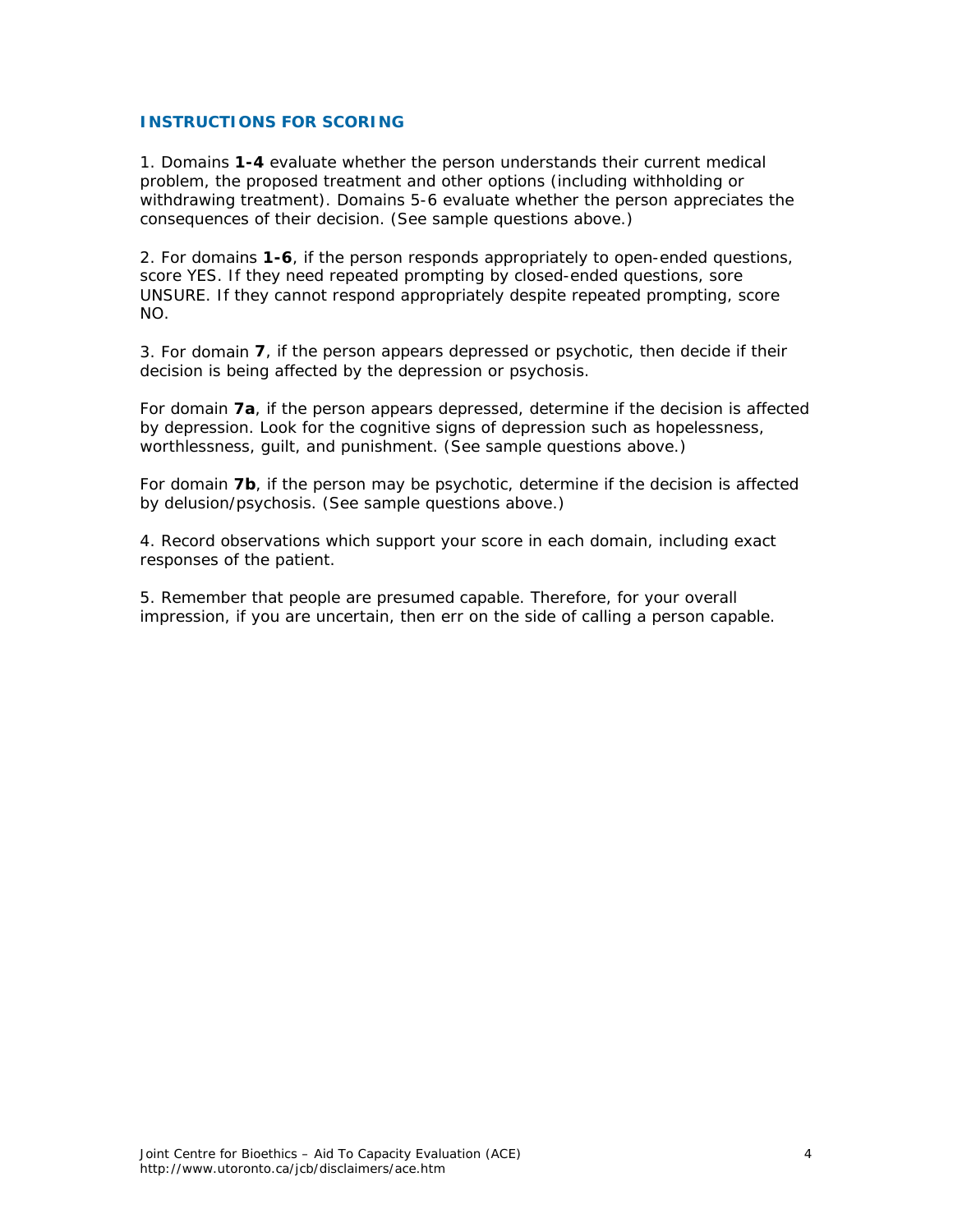# **Aid To Capacity Evaluation (ACE) - Training**

### **ACE TRAINING SESSION**

We have developed a one hour training session to demonstrate key concepts of capacity assessment for our undergraduates and postgraduates.

The session consists of:

- An introduction, including the ethical and legal importance
- A definition of capacity
- A case scenario
- Distribution of the ACE
- An interview with a standardized patient
- Scoring of the interview using the ACE
- Discussion emphasizing the key process issues in capacity assessment including: establishing effective communication, ensuring adequate disclosure, and probing the person's reasons for their decision.

#### **ACE TRAINING CASE**

Mr. C. can be portrayed by a standardized patient (or the instructor).

#### **Case History:**

Mr. C. is a 70 year old widower. His wife died two years ago and he has a daughter and three sons. His relationship with his children is marked by considerable conflict. He was recently hospitalized with gangrene in his right foot and lower leg. Problems with his foot began three years ago when he had an infection in a toe in his right foot which became gangrenous. It was then that he discovered that he was diabetic. The toe was amputated. Last year, he bruised his right leg while getting into a bus. The bruise developed into gangrene which resulted in an operation 6 months ago where a portion of his foot was amputated. At that time an arterial bypass was done to decrease the likelihood that gangrene would recur. He went from the hospital to a rehabilitation centre, where he remained for five months. It was found that he had gangrene in the remainder of the foot. He was started on intravenous antibiotics with no response. A below knee operation was then suggested to him. On the morning of the operation he withdrew his consent and went home to stay with his daughter for three days. He has now been brought back to hospital by his daughter. Mr. C. has been unhappy since the death of his wife. He does not wish to burden his children, and he does not believe the operation will cure him.

#### **Instructions:**

Mr. C. will be interviewed by one of the members of your group. Use the ACE "Examples of Scoring" (see below) to help you assess Mr. C.'s capacity. Any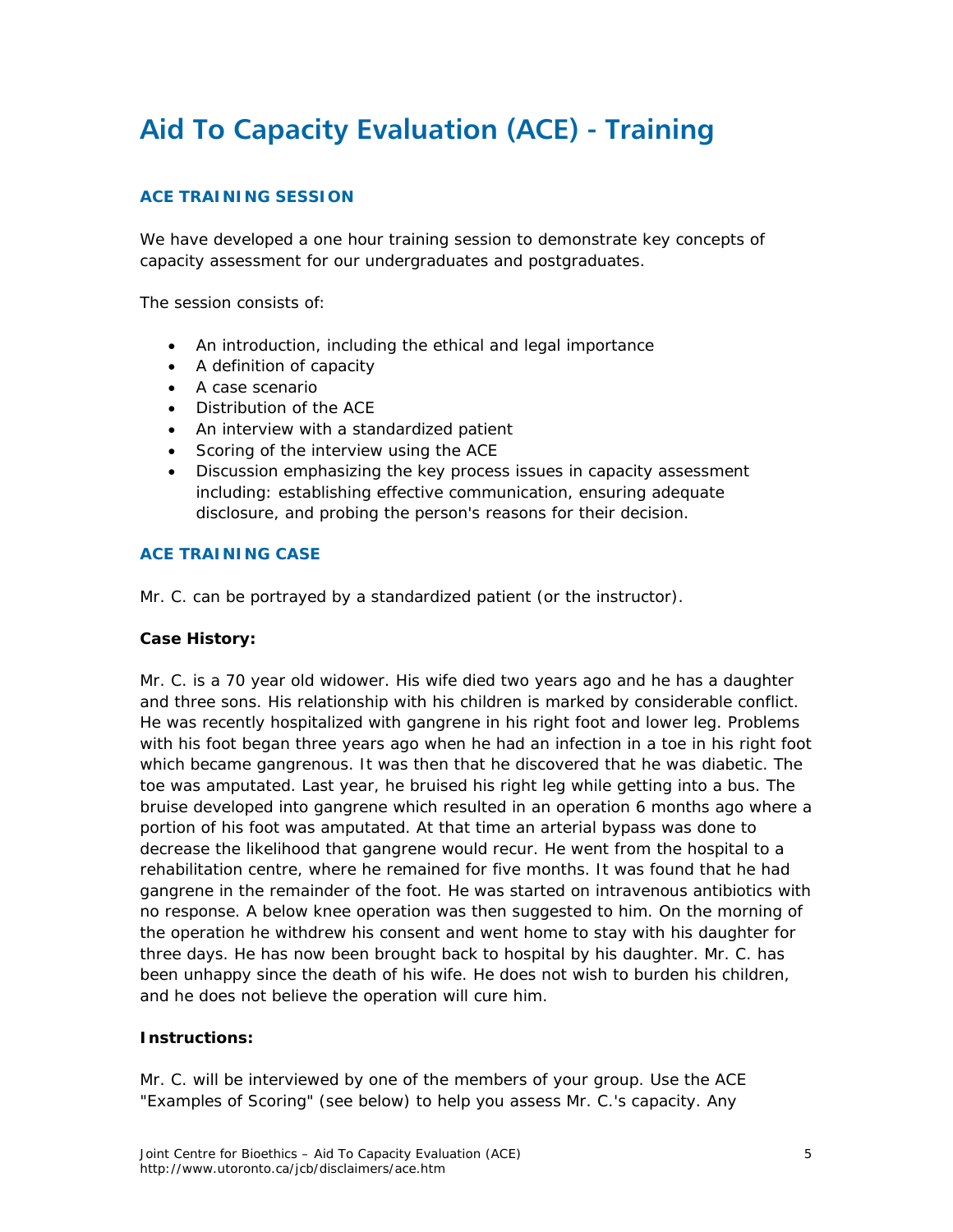additional information you need to fully assess Mr. C.'s capacity should be noted in the "Comments Section".

#### **EXAMPLES OF SCORING**

| 1. Able to Understand Medical Problem                                                           |                                                                                                                                                                  |                                    |
|-------------------------------------------------------------------------------------------------|------------------------------------------------------------------------------------------------------------------------------------------------------------------|------------------------------------|
| Sample<br><b>Questions</b>                                                                      | <b>Sample Responses</b>                                                                                                                                          | <b>Suggested</b><br><b>Scoring</b> |
| What problem<br>are you having<br>right now?                                                    | My foot hurts. I can't walk.                                                                                                                                     | <b>YES</b>                         |
| What problem<br>are you having<br>right now?<br>Do you have a<br>foot problem?                  | I don't know.<br>Yes, I can't walk.                                                                                                                              | <b>UNSURE</b>                      |
| What is your<br>most serious<br>medical problem<br>right now?<br>Do you have a<br>foot problem? | I don't know.<br>I don't know/no.                                                                                                                                | <b>NO</b>                          |
| 2. Able to Understand Proposed Treatment                                                        |                                                                                                                                                                  |                                    |
| Sample<br>Questions                                                                             | <b>Sample Responses</b>                                                                                                                                          | <b>Suggested</b><br><b>Scoring</b> |
| What is the<br>treatment for<br>[your foot]?                                                    | They will cut my leg off below-knee.                                                                                                                             | <b>YES</b>                         |
| What is the<br>treatment for<br>[your foot]?<br>Can you have an<br>operation?                   | I don't know. You tell me.<br>Yes, they can cut off my leg. [*Needs futher<br>discussion to clarify that operation is below<br>knee amputation, not entire leg.] | <b>UNSURE</b>                      |
| What is the<br>treatment for<br>[your foot]?<br>Can you have an $ $<br>operation?               | I don't know.<br>I don't know/no.                                                                                                                                | <b>NO</b>                          |
| 3. Able to Understand Alternatives to Proposed Treatment                                        |                                                                                                                                                                  |                                    |
| <b>Sample</b><br><b>Questions</b>                                                               | <b>Sample Responses</b>                                                                                                                                          | <b>Suggested</b><br>Scoring        |
| Are there any                                                                                   | I was taking antibiotics.                                                                                                                                        | <b>YES</b>                         |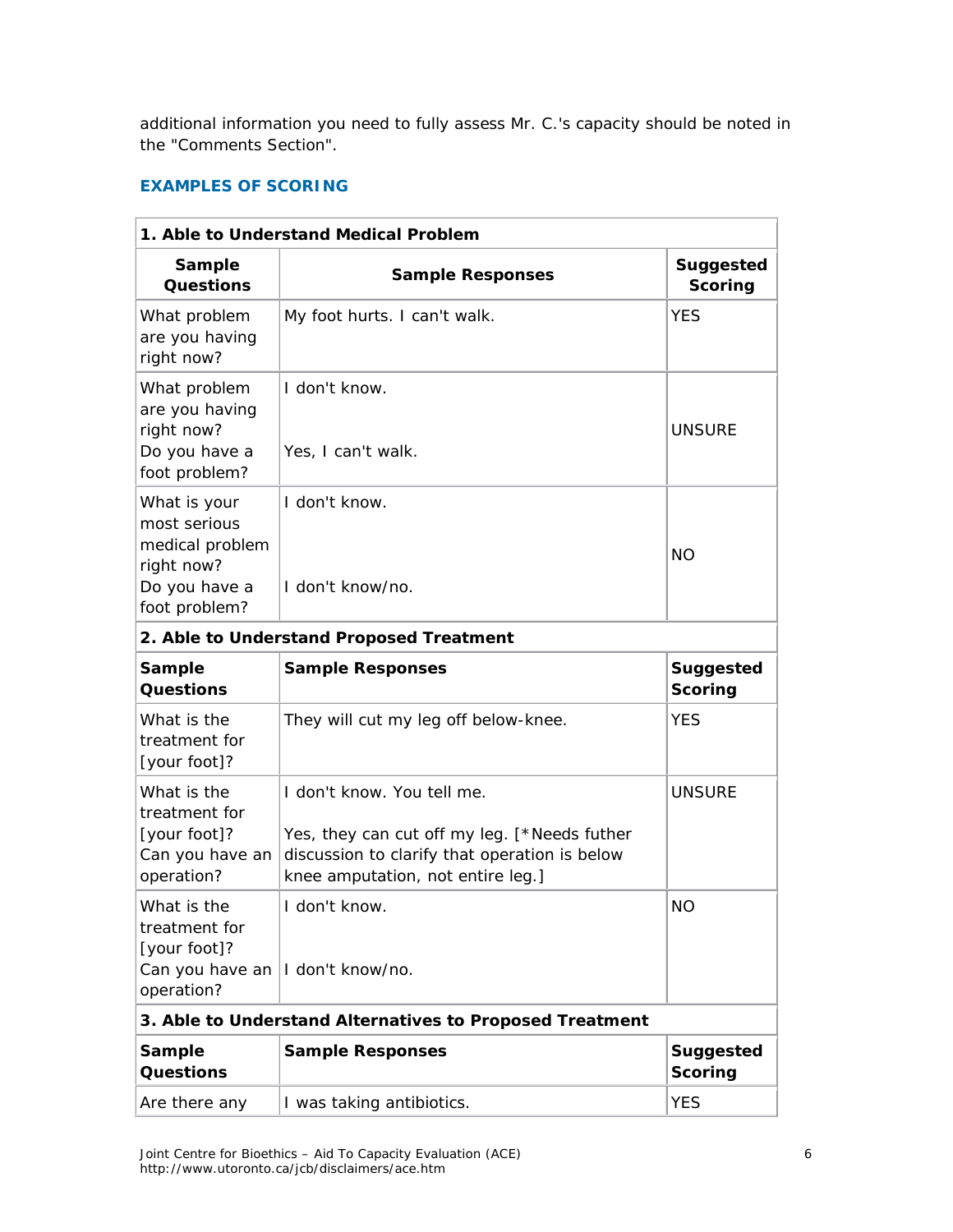| other<br>treatments?                                                                      |                                                                                                                                       |                             |
|-------------------------------------------------------------------------------------------|---------------------------------------------------------------------------------------------------------------------------------------|-----------------------------|
| Are there any<br>other<br>treatments?<br>Can you take<br>antibiotics?                     | Nothing works.<br>Yes.                                                                                                                | <b>UNSURE</b>               |
| Are there any<br>other<br>treatments?<br>Can you take<br>antibiotics?                     | I don't know.<br>I don't know.                                                                                                        | <b>NO</b>                   |
|                                                                                           | 4. Able to Understand Option of Refusing Proposed Treatment<br>(including withholding or withdrawing treatment)                       |                             |
| Sample<br>Questions                                                                       | <b>Sample Responses</b>                                                                                                               | <b>Suggested</b><br>Scoring |
| What are your<br>other options?                                                           | You can't take off my leg unless I sign.                                                                                              | <b>YES</b>                  |
| Can you refuse<br>surgery?                                                                | Yes.                                                                                                                                  | <b>UNSURE</b>               |
| Can you refuse<br>surgery?                                                                | I don't know.                                                                                                                         | <b>NO</b>                   |
| <b>Accepting Proposed Treatment</b>                                                       | 5. Able to Appreciate Reasonable Foreseeable Consequences of                                                                          |                             |
| Sample<br><b>Questions</b>                                                                | <b>Sample Responses</b>                                                                                                               | <b>Suggested</b><br>Scoring |
| What could<br>happen if you<br>have surgery?                                              | I could end up in a wheelchair. [*Needs further<br>discussion about rehabilitation/prosthesis/<br>chance of recovering independence.] | <b>YES</b>                  |
| What could<br>happen if you<br>have surgery?<br>Could surgery<br>help you live<br>longer? | I don't know.<br>Yes.                                                                                                                 | <b>UNSURE</b>               |
| Could surgery<br>help you live<br>longer?                                                 | I don't know/no.                                                                                                                      | <b>NO</b>                   |
|                                                                                           | 6. Able to Appreciate Reasonably Foreseeable Consequences of<br>Refusing Proposed Treatment (including withholding or withdrawing     |                             |

**proposed treatment)**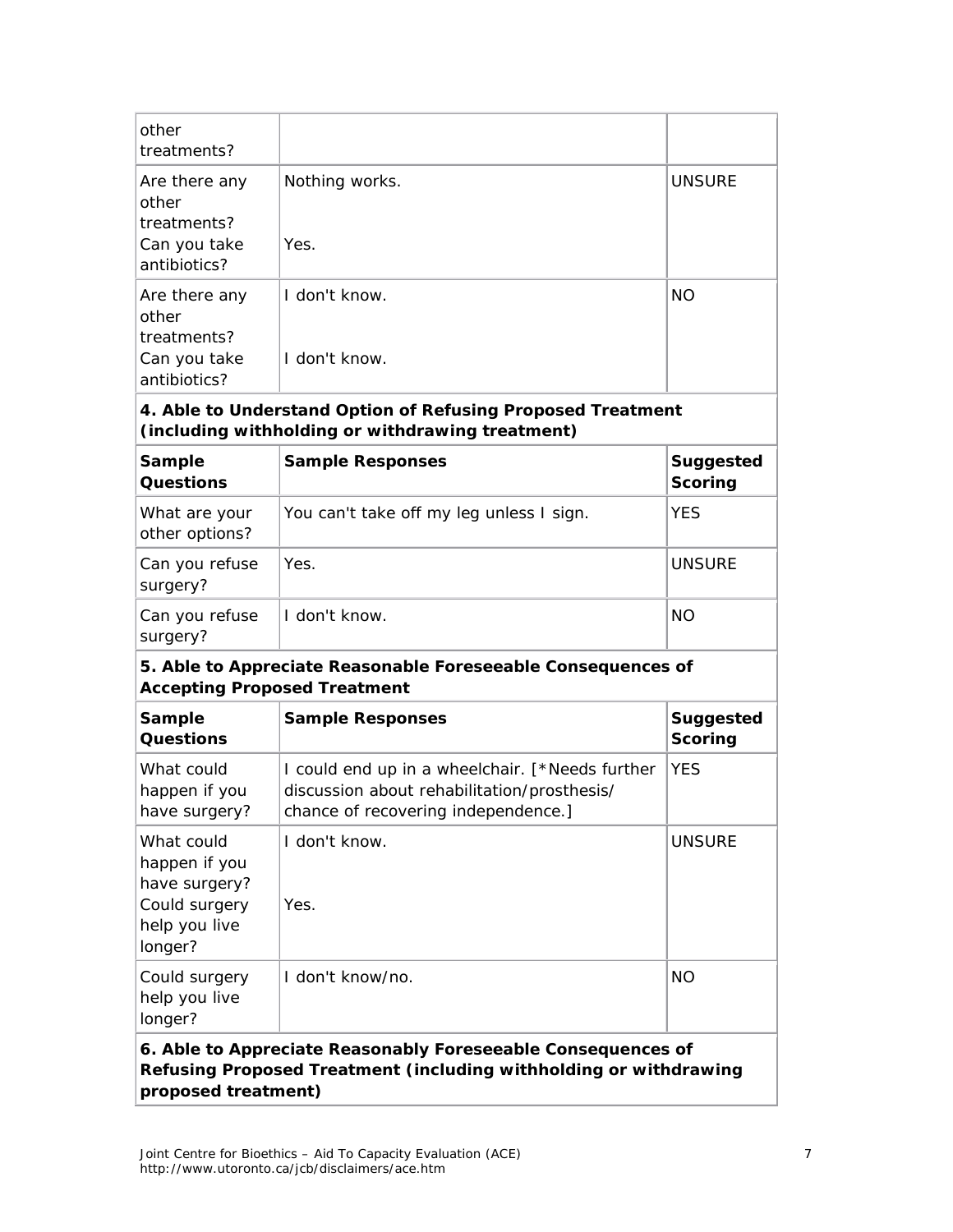| Sample<br><b>Questions</b>                                                                                    | <b>Sample Responses</b>                                                                                                                                                                                               | <b>Suggested</b><br>Scoring              |
|---------------------------------------------------------------------------------------------------------------|-----------------------------------------------------------------------------------------------------------------------------------------------------------------------------------------------------------------------|------------------------------------------|
| What could<br>happen if you<br>don't have<br>surgery?                                                         | I could die. I could have blood poisoning.                                                                                                                                                                            | <b>YES</b>                               |
| What could<br>happen if you<br>don't have<br>surgery?<br>Can you get<br>sicker/die<br>without the<br>surgery? | I don't know.<br>Yes. [*Try rediscussing consequences and<br>repeat the questions. If no better answer, score<br>unsure.]                                                                                             | <b>UNSURE</b>                            |
| What could<br>happen if you<br>don't have<br>surgery?<br>Can you get<br>sicker/die<br>without the<br>surgery? | I don't know/nothing.<br>I don't know. [*Try rediscussing consequences<br>and repeat the questions. If no better answer,<br>score no.]                                                                                | <b>NO</b>                                |
|                                                                                                               | 7a. The person's decision is affected by Depression                                                                                                                                                                   |                                          |
| Sample<br><b>Questions</b>                                                                                    | <b>Sample Responses</b>                                                                                                                                                                                               | <b>Suggested</b><br>Scoring              |
| Why don't you<br>want to have<br>surgery?                                                                     | I'm a bad person.<br>I've had a bad life.<br>I deserve to die.<br>I'm being punished.<br>I'm not worth it.                                                                                                            | <b>YES</b><br>[definitely<br>depressed]  |
| Why don't you<br>want to have<br>surgery?                                                                     | Nothing seems to work.<br>I have no hope.<br>I'm very sad.<br>I'm all alone.<br>I've suffered too much.                                                                                                               | <b>UNSURE</b><br>[possibly<br>depressed] |
| Why don't you<br>want to have<br>surgery?                                                                     | I've lived a full and complete life.<br>I don't want to be in a wheelchair because I<br>need to be independent. [*Needs further<br>discussion about rehabilitation/prosthesis/<br>chance of recovering independence.] | <b>NO</b><br>[not<br>depressed]          |
| 7b. The Person's Decision is Affected by Delusions/Psychosis                                                  |                                                                                                                                                                                                                       |                                          |
| Sample<br><b>Questions</b>                                                                                    | <b>Sample Responses</b>                                                                                                                                                                                               | <b>Suggested</b><br><b>Scoring</b>       |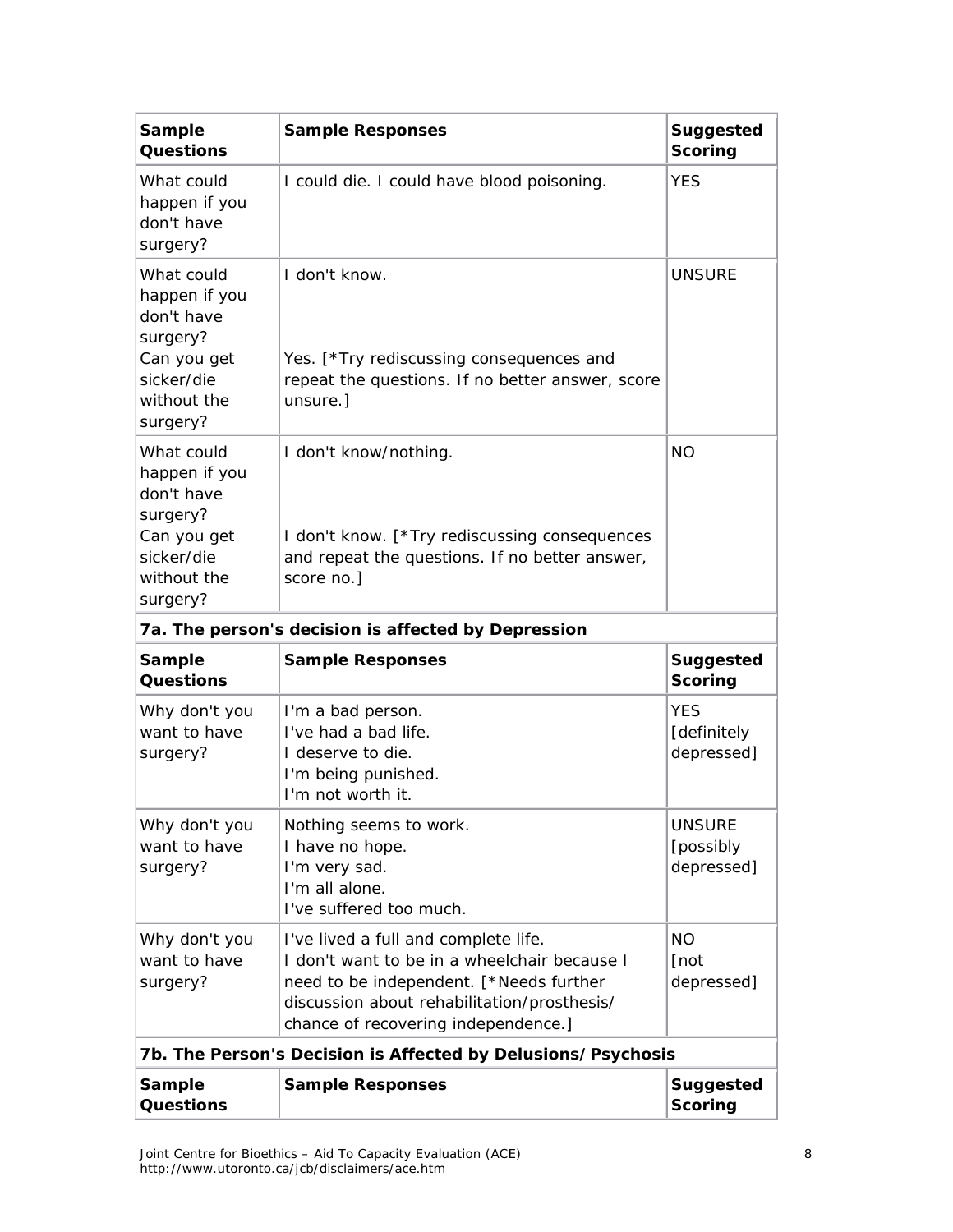| Why don't you<br>want surgery? | You are a vampire.                                                                                                                                  | <b>YFS</b><br>[definitely<br>delusional] |
|--------------------------------|-----------------------------------------------------------------------------------------------------------------------------------------------------|------------------------------------------|
| Why don't you<br>want surgery? | You're trying to kill me.<br>You want me to be a cripple.                                                                                           | UNSURF<br>[possibly<br>delusional]       |
| Why don't you<br>want surgery? | I don't want to be in a wheelchair. [*Needs<br>further discussion about<br>rehabilitation/prosthesis/chance of recovering<br>independent mobility.] | NO.<br>[not]<br>delusional]              |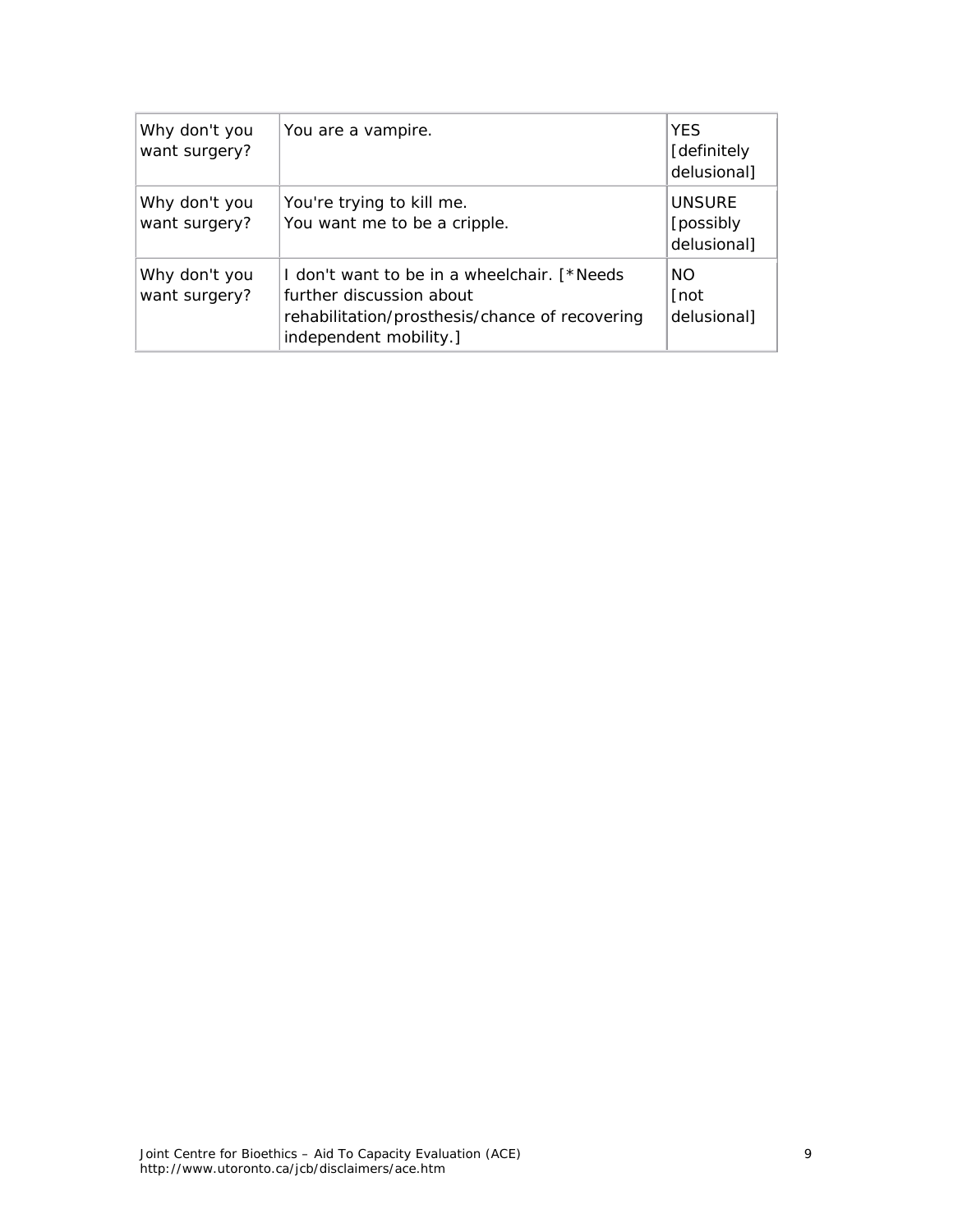# **Aid To Capacity Evaluation (ACE) - Form**

Name of Patient:\_\_\_\_\_\_\_\_\_\_\_\_\_\_\_\_\_\_\_\_\_\_\_\_\_\_\_\_\_\_\_\_\_\_\_\_\_\_\_\_\_\_\_\_\_\_\_\_\_\_\_\_\_\_\_\_\_

Record observations which support your score in each domain, including exact responses of the patient. Indicate your score for each domain with a checkmark.

#### **1. Able to Understand Medical Problem:**

| YES [ ] UNSURE [ ] NO [ ]                                                                                                 |  |
|---------------------------------------------------------------------------------------------------------------------------|--|
|                                                                                                                           |  |
|                                                                                                                           |  |
|                                                                                                                           |  |
| 2. Able to Understand Proposed Treatment:                                                                                 |  |
| YES [ ] UNSURE [ ] NO [ ]                                                                                                 |  |
|                                                                                                                           |  |
|                                                                                                                           |  |
|                                                                                                                           |  |
| 3. Able to Understand Alternative to Proposed Treatment (if any):                                                         |  |
|                                                                                                                           |  |
| YES [ ] UNSURE [ ] NO [ ]                                                                                                 |  |
|                                                                                                                           |  |
|                                                                                                                           |  |
|                                                                                                                           |  |
| 4. Able to Understand Option of Refusing Proposed Treatment (including<br>withholding or withdrawing proposed treatment): |  |
| YES [ ] UNSURE [ ] NO [ ]                                                                                                 |  |
|                                                                                                                           |  |

\_\_\_\_\_\_\_\_\_\_\_\_\_\_\_\_\_\_\_\_\_\_\_\_\_\_\_\_\_\_\_\_\_\_\_\_\_\_\_\_\_\_\_\_\_\_\_\_\_\_\_\_\_\_\_\_\_\_\_\_\_\_\_\_\_\_\_\_\_\_\_\_\_\_\_ \_\_\_\_\_\_\_\_\_\_\_\_\_\_\_\_\_\_\_\_\_\_\_\_\_\_\_\_\_\_\_\_\_\_\_\_\_\_\_\_\_\_\_\_\_\_\_\_\_\_\_\_\_\_\_\_\_\_\_\_\_\_\_\_\_\_\_\_\_\_\_\_\_\_\_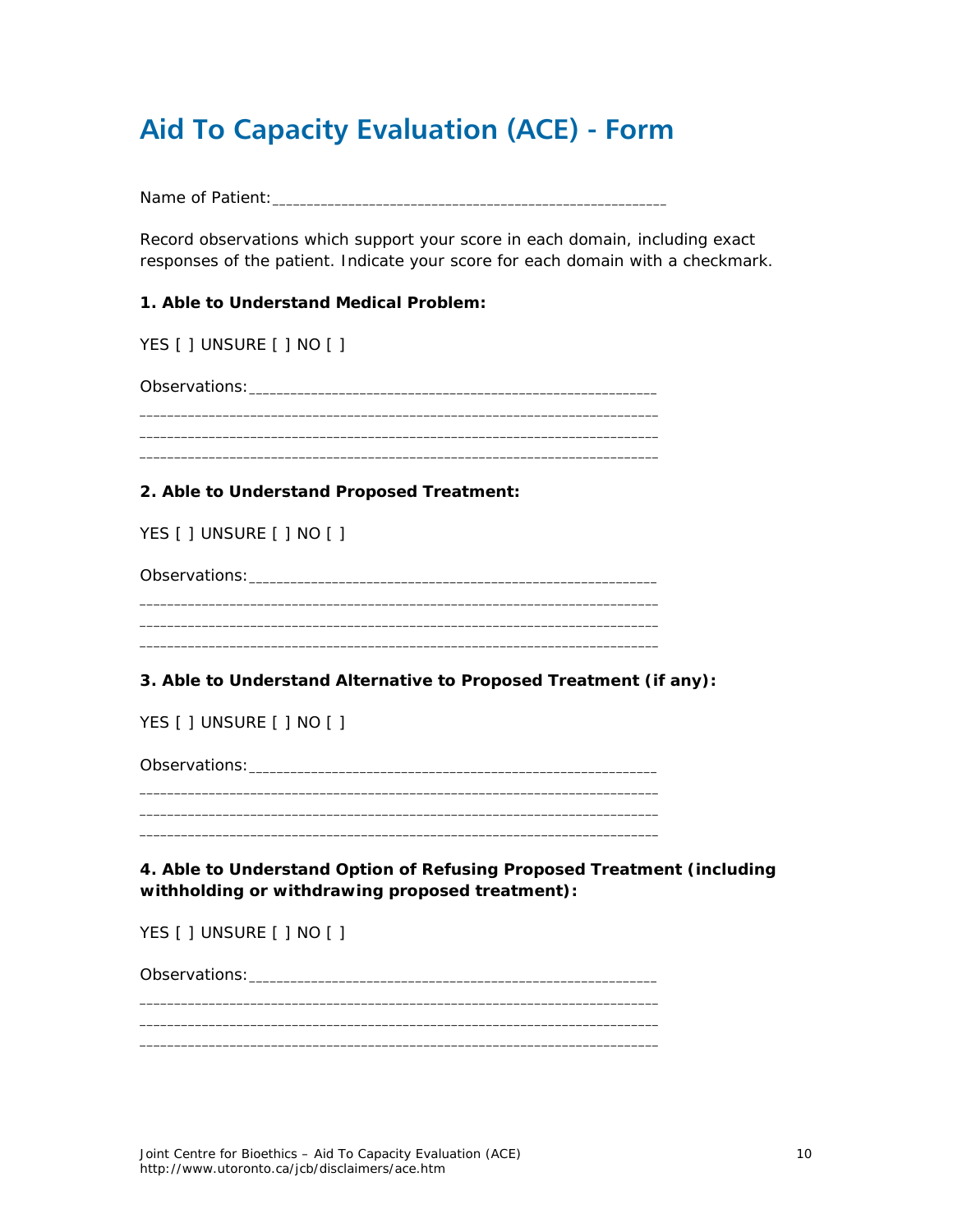### **5. Able to Appreciate Reasonably Foreseeable Consequences of Accepting Proposed Treatment:**

YES [ ] UNSURE [ ] NO [ ]

Observations:\_\_\_\_\_\_\_\_\_\_\_\_\_\_\_\_\_\_\_\_\_\_\_\_\_\_\_\_\_\_\_\_\_\_\_\_\_\_\_\_\_\_\_\_\_\_\_\_\_\_\_\_\_\_\_\_\_\_\_

**6. Able to Appreciate Reasonably Foreseeable Consequences of Refusing Proposed Treatment (including withholding or withdrawing proposed treatment):**

\_\_\_\_\_\_\_\_\_\_\_\_\_\_\_\_\_\_\_\_\_\_\_\_\_\_\_\_\_\_\_\_\_\_\_\_\_\_\_\_\_\_\_\_\_\_\_\_\_\_\_\_\_\_\_\_\_\_\_\_\_\_\_\_\_\_\_\_\_\_\_\_\_\_\_ \_\_\_\_\_\_\_\_\_\_\_\_\_\_\_\_\_\_\_\_\_\_\_\_\_\_\_\_\_\_\_\_\_\_\_\_\_\_\_\_\_\_\_\_\_\_\_\_\_\_\_\_\_\_\_\_\_\_\_\_\_\_\_\_\_\_\_\_\_\_\_\_\_\_\_ \_\_\_\_\_\_\_\_\_\_\_\_\_\_\_\_\_\_\_\_\_\_\_\_\_\_\_\_\_\_\_\_\_\_\_\_\_\_\_\_\_\_\_\_\_\_\_\_\_\_\_\_\_\_\_\_\_\_\_\_\_\_\_\_\_\_\_\_\_\_\_\_\_\_\_

\_\_\_\_\_\_\_\_\_\_\_\_\_\_\_\_\_\_\_\_\_\_\_\_\_\_\_\_\_\_\_\_\_\_\_\_\_\_\_\_\_\_\_\_\_\_\_\_\_\_\_\_\_\_\_\_\_\_\_\_\_\_\_\_\_\_\_\_\_\_\_\_\_\_\_ \_\_\_\_\_\_\_\_\_\_\_\_\_\_\_\_\_\_\_\_\_\_\_\_\_\_\_\_\_\_\_\_\_\_\_\_\_\_\_\_\_\_\_\_\_\_\_\_\_\_\_\_\_\_\_\_\_\_\_\_\_\_\_\_\_\_\_\_\_\_\_\_\_\_\_ \_\_\_\_\_\_\_\_\_\_\_\_\_\_\_\_\_\_\_\_\_\_\_\_\_\_\_\_\_\_\_\_\_\_\_\_\_\_\_\_\_\_\_\_\_\_\_\_\_\_\_\_\_\_\_\_\_\_\_\_\_\_\_\_\_\_\_\_\_\_\_\_\_\_\_

YES [ ] UNSURE [ ] NO [ ]

Observations:\_\_\_\_\_\_\_\_\_\_\_\_\_\_\_\_\_\_\_\_\_\_\_\_\_\_\_\_\_\_\_\_\_\_\_\_\_\_\_\_\_\_\_\_\_\_\_\_\_\_\_\_\_\_\_\_\_\_\_

*Note: for questions 7a/7b a "YES" answer means the person's decision is affected by depression of psychosis.*

**7a. The Person's Decision is Affected by Depression:**

YES [ ] UNSURE [ ] NO [ ]

Observations:\_\_\_\_\_\_\_\_\_\_\_\_\_\_\_\_\_\_\_\_\_\_\_\_\_\_\_\_\_\_\_\_\_\_\_\_\_\_\_\_\_\_\_\_\_\_\_\_\_\_\_\_\_\_\_\_\_\_\_

**7b. The Person's Decision is Affected by Delusion/Psychosis:**

\_\_\_\_\_\_\_\_\_\_\_\_\_\_\_\_\_\_\_\_\_\_\_\_\_\_\_\_\_\_\_\_\_\_\_\_\_\_\_\_\_\_\_\_\_\_\_\_\_\_\_\_\_\_\_\_\_\_\_\_\_\_\_\_\_\_\_\_\_\_\_\_\_\_\_ \_\_\_\_\_\_\_\_\_\_\_\_\_\_\_\_\_\_\_\_\_\_\_\_\_\_\_\_\_\_\_\_\_\_\_\_\_\_\_\_\_\_\_\_\_\_\_\_\_\_\_\_\_\_\_\_\_\_\_\_\_\_\_\_\_\_\_\_\_\_\_\_\_\_\_ \_\_\_\_\_\_\_\_\_\_\_\_\_\_\_\_\_\_\_\_\_\_\_\_\_\_\_\_\_\_\_\_\_\_\_\_\_\_\_\_\_\_\_\_\_\_\_\_\_\_\_\_\_\_\_\_\_\_\_\_\_\_\_\_\_\_\_\_\_\_\_\_\_\_\_

\_\_\_\_\_\_\_\_\_\_\_\_\_\_\_\_\_\_\_\_\_\_\_\_\_\_\_\_\_\_\_\_\_\_\_\_\_\_\_\_\_\_\_\_\_\_\_\_\_\_\_\_\_\_\_\_\_\_\_\_\_\_\_\_\_\_\_\_\_\_\_\_\_\_\_ \_\_\_\_\_\_\_\_\_\_\_\_\_\_\_\_\_\_\_\_\_\_\_\_\_\_\_\_\_\_\_\_\_\_\_\_\_\_\_\_\_\_\_\_\_\_\_\_\_\_\_\_\_\_\_\_\_\_\_\_\_\_\_\_\_\_\_\_\_\_\_\_\_\_\_ \_\_\_\_\_\_\_\_\_\_\_\_\_\_\_\_\_\_\_\_\_\_\_\_\_\_\_\_\_\_\_\_\_\_\_\_\_\_\_\_\_\_\_\_\_\_\_\_\_\_\_\_\_\_\_\_\_\_\_\_\_\_\_\_\_\_\_\_\_\_\_\_\_\_\_

YES [ ] UNSURE [ ] NO [ ]

Observations:\_\_\_\_\_\_\_\_\_\_\_\_\_\_\_\_\_\_\_\_\_\_\_\_\_\_\_\_\_\_\_\_\_\_\_\_\_\_\_\_\_\_\_\_\_\_\_\_\_\_\_\_\_\_\_\_\_\_\_